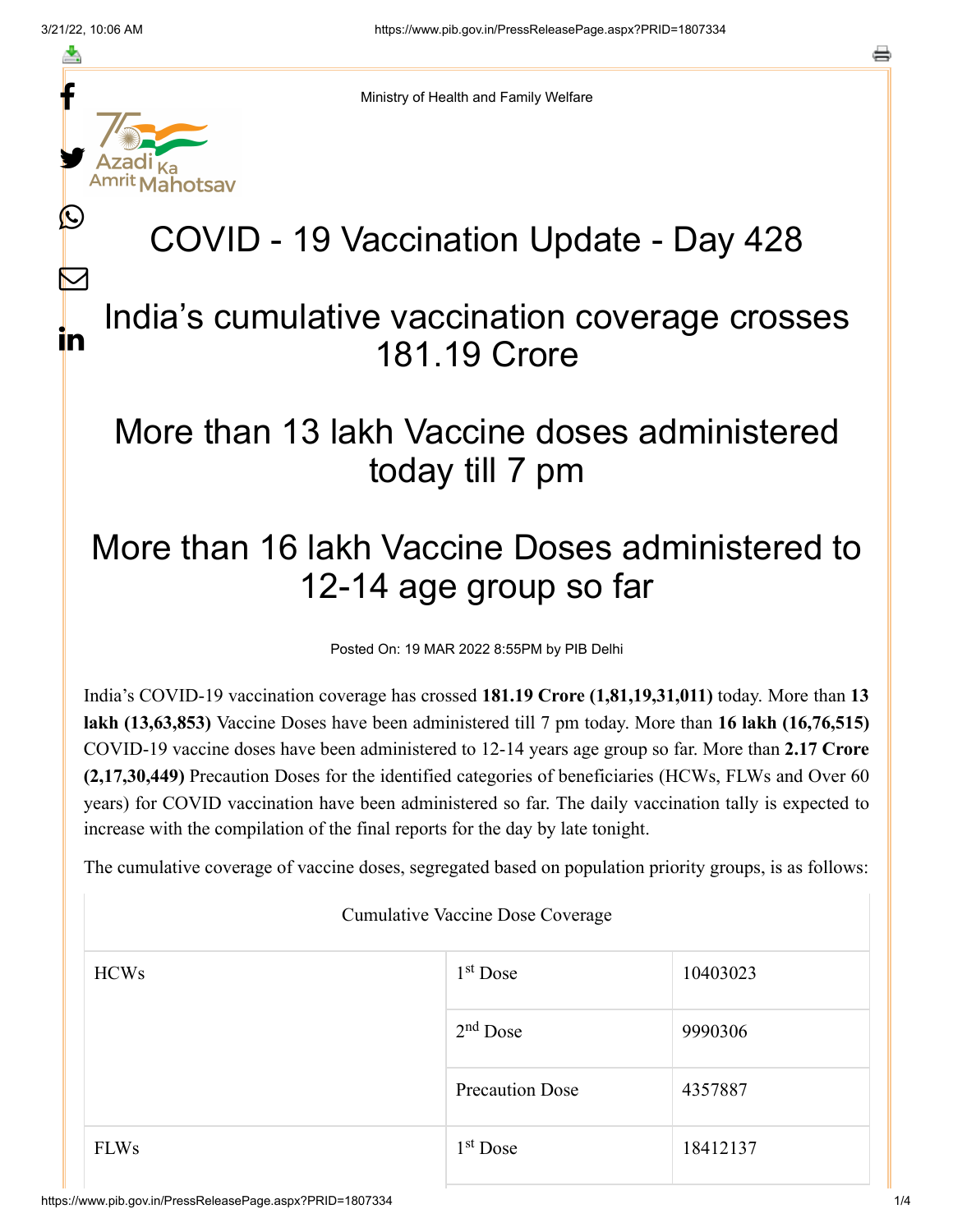| f                  |                                              | $2nd$ Dose             | 17488323   |
|--------------------|----------------------------------------------|------------------------|------------|
|                    |                                              | <b>Precaution Dose</b> | 6662982    |
| $\bf \Omega$<br>in | Age Group 12-14 years                        | $1st$ Dose             | 1676515    |
|                    | Age Group 15-18 years                        | 1 <sup>st</sup> Dose   | 56200553   |
|                    |                                              | $2nd$ Dose             | 35465888   |
|                    | Age Group 18-44 years                        | $1st$ Dose             | 553771279  |
|                    |                                              | $2nd$ Dose             | 459343779  |
|                    | Age Group 45-59 years                        | 1 <sup>st</sup> Dose   | 202609506  |
|                    |                                              | $2nd$ Dose             | 183748173  |
|                    | Over 60 years                                | $1st$ Dose             | 126641566  |
|                    |                                              | $2nd$ Dose             | 114449514  |
|                    |                                              | <b>Precaution Dose</b> | 10709580   |
|                    | Cumulative 1 <sup>st</sup> dose administered |                        | 969714579  |
|                    | Cumulative 2 <sup>nd</sup> dose administered |                        | 820485983  |
|                    | <b>Precaution Dose</b>                       |                        | 21730449   |
|                    | Total                                        |                        | 1811931011 |

Today's achievement in the vaccination exercise, segregated by population priority groups, is as follows:

Date:  $19^{th}$  March,  $2022$  (428<sup>th</sup> Day)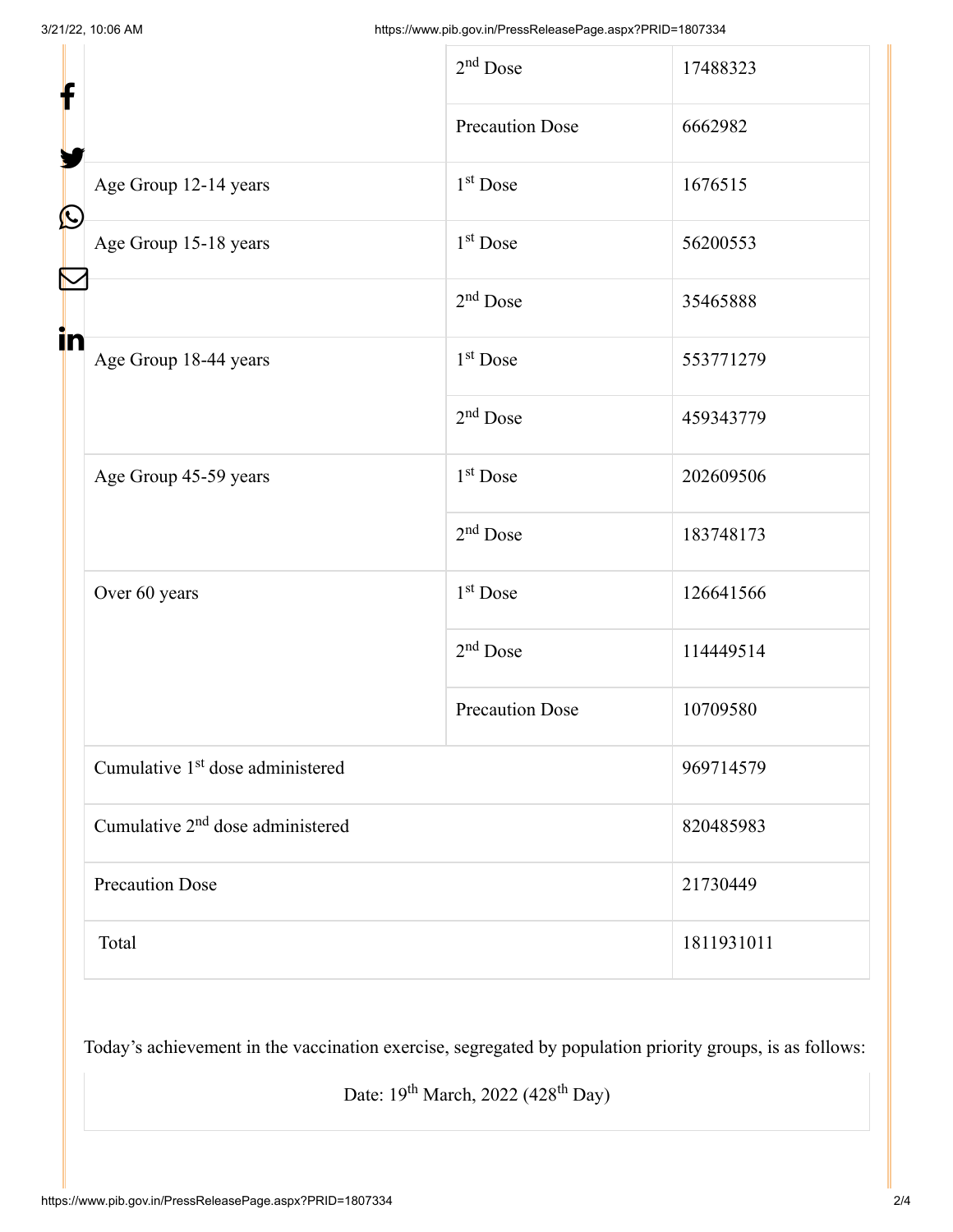| f<br>$\bf \Omega$ | <b>HCWs</b>                                  | 1 <sup>st</sup> Dose   | 57     |
|-------------------|----------------------------------------------|------------------------|--------|
|                   |                                              | $2nd$ Dose             | 824    |
|                   |                                              | <b>Precaution Dose</b> | 6748   |
|                   | <b>FLWs</b>                                  | 1 <sup>st</sup> Dose   | 89     |
|                   |                                              | $2nd$ Dose             | 1499   |
| in                |                                              | <b>Precaution Dose</b> | 17143  |
|                   | Age Group 12-14 years                        | 1 <sup>st</sup> Dose   | 472639 |
|                   | Age Group 15-18 years                        | 1 <sup>st</sup> Dose   | 32030  |
|                   |                                              | $2nd$ Dose             | 119730 |
|                   | Age Group 18-44 years                        | $1st$ Dose             | 57495  |
|                   |                                              | $2nd$ Dose             | 401001 |
|                   | Age Group 45-59 years                        | $1st$ Dose             | 12499  |
|                   |                                              | $2nd$ Dose             | 115394 |
|                   | Over 60 years                                | 1 <sup>st</sup> Dose   | 7845   |
|                   |                                              | $2nd$ Dose             | 73766  |
|                   |                                              | <b>Precaution Dose</b> | 45094  |
|                   | Cumulative 1 <sup>st</sup> dose administered |                        | 582654 |
|                   | Cumulative 2 <sup>nd</sup> dose administered |                        | 712214 |
|                   | <b>Precaution Dose</b>                       |                        | 68985  |